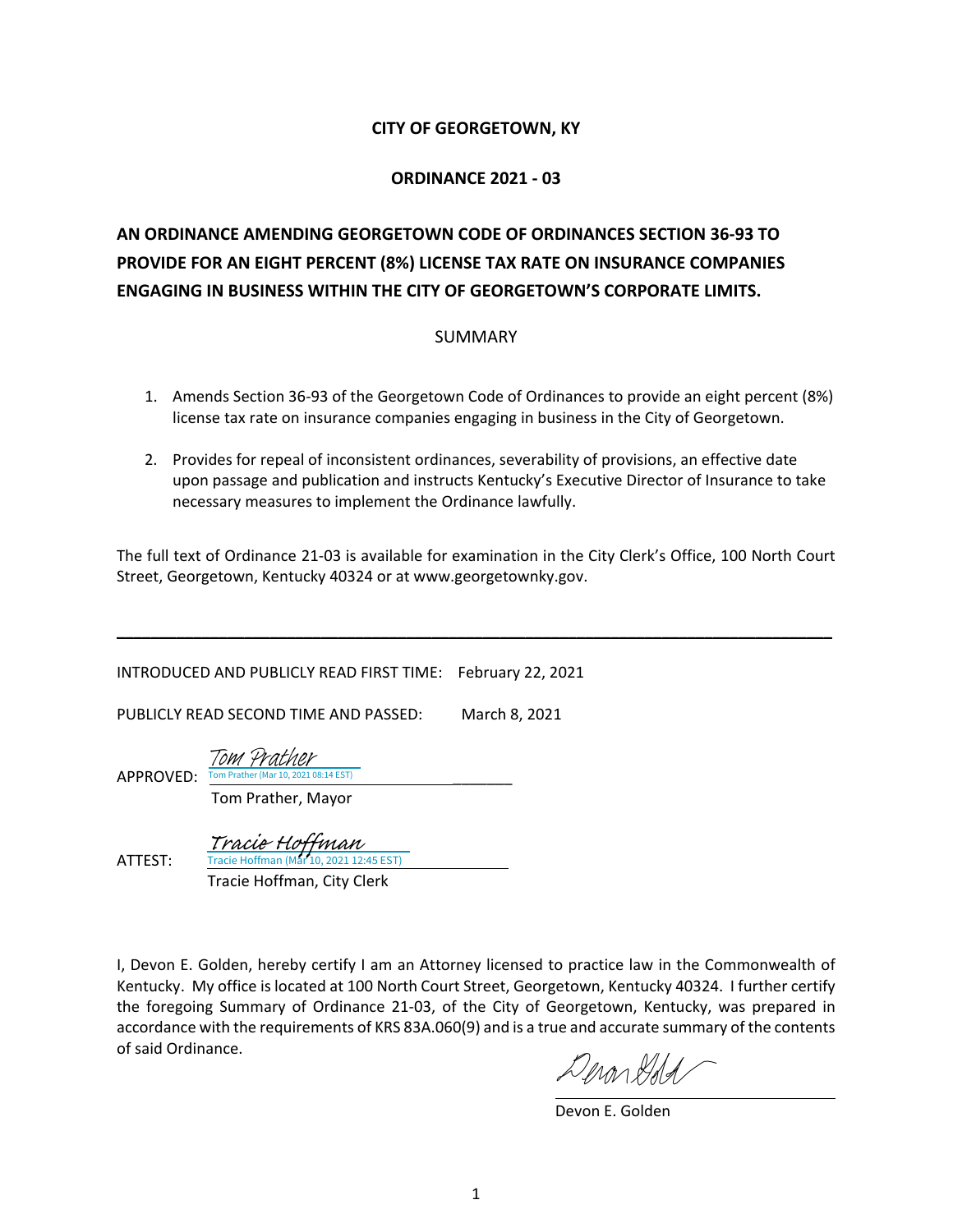#### **ORDINANCE 2021 - 03**

## **AN ORDINANCE AMENDING GEORGETOWN CODE OF ORDINANCES SECTION 36-93 TO PROVIDE FOR AN EIGHT PERCENT (8%) LICENSE TAX RATE ON INSURANCE COMPANIES ENGAGING IN BUSINESS WITHIN THE CITY OF GEORGETOWN'S CORPORATE LIMITS.**

Sponsors: Council Members Connie Tackett and David Lusby

WHEREAS, in 1984, the City of Georgetown enacted a license fee upon insurance companies for the privilege of doing business in the City's corporate limits; and,

WHEREAS, KRS 91A.080 provides that the City's legislative body may change its license tax rate upon such companies, an action that the Georgetown City Council most recently took in the year 2009; and,

WHEREAS, pursuant to KRS 91A.080, cities are required to make any such change at least one hundred (100) days before July 1 of each year; and,

WHEREAS, the Georgetown City Council finds it necessary to increase the license fee and rate of tax imposed on insurance companies for the privilege of doing business in the City's corporate limits;

NOW, THEREFORE, BE IT ORDAINED BY THE CITY OF GEORGETOWN, KENTUCKY:

#### **SECTION ONE**

Chapter 36, ARTICLE IV, Section 36-93 is amended as follows:

#### **Sec. 36-93. Fees.**

(a) The license fee imposed upon each insurance company which issues life insurance policies on the lives of persons residing within the corporate limits of the city shall be [five] **eight** percent **(8%)** of the first year's premiums actually collected within each calendar quarter by reason of the issuance of such policies.

1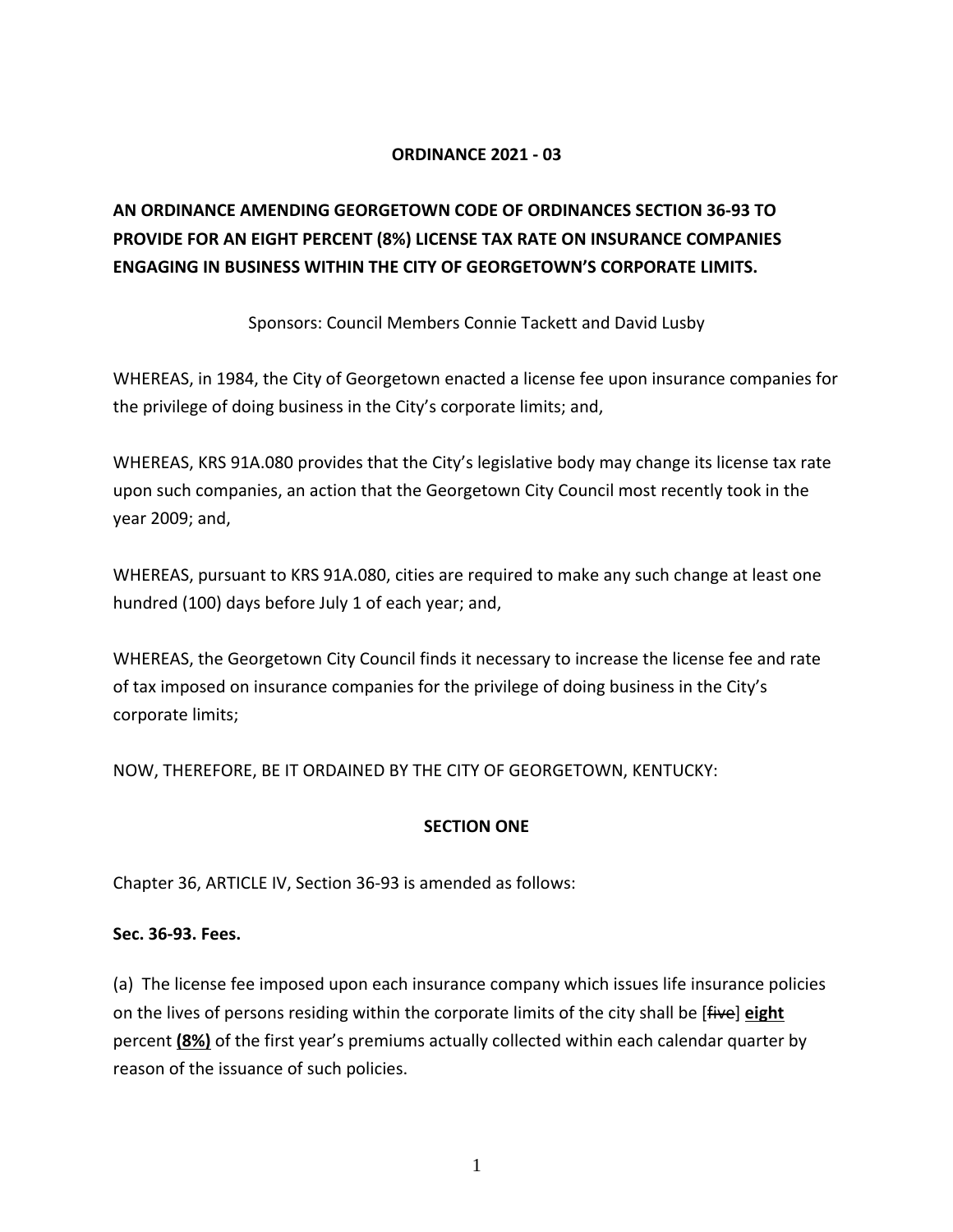(b) The license fee imposed upon each insurance company which issues any insurance policy which is not a life insurance policy shall be [five] **eight** percent **(8%)** of the premiums actually collected within each calendar quarter by reason of the issuance of such policies on risks located within the corporate limits of the city on those classes of business which such company is authorized to transact, less all premiums returned to policy holders.

- (c) No license fee or tax imposed under this section shall apply to premiums:
	- (1) Received on policies of group health insurance provided for state employees under KRS 18A.225;
	- (2) Received on policies insuring employers against liability for personal injuries to their employees or the death of their employees caused thereby, under the provisions of KRS ch. 342;
	- (3) Received on health insurance policies issued to individuals;
	- (4) Received on policies issues through Kentucky Access created in KRS ch. 304, subtitle 17B;
	- (5) Received on policies for high deductible health plans as defined in 26 USC 223(c)(2);
	- (6) Received on multistate surplus lines, defined as non-admitted insurance as provided in title V, subtitle B, the Non-Admitted and Reinsurance Reform Act of 2010, of the Dodd-Frank Wall Street Reform and Consumer Protection Act, Pub. L. No. 111-203;
	- (7) Paid to insurance companies or surplus lines brokers by nonprofit self-insurance groups or self-insurance entities whose membership consists of school districts; or
	- (8) Paid to insurance companies or surplus lines brokers by nonprofit self-insurance groups or self-insurance entities whose membership consists of cities, counties, charter county governments, urban-county governments, consolidated local governments, unified local governments, school districts, or any other political subdivisions of the commonwealth.

(d) No license fee or tax imposed under this section shall apply to premiums paid to insurers of municipal bonds, leases, or other debt instruments issued by or on behalf of a city, county, charter county government, urban-county government, consolidated local government, special districts, nonprofit corporation, or other political subdivision of the commonwealth. However, this exemption shall not apply if the bonds, leases, or other debt instruments are issued forprofit or on behalf of for-profit or private organizations.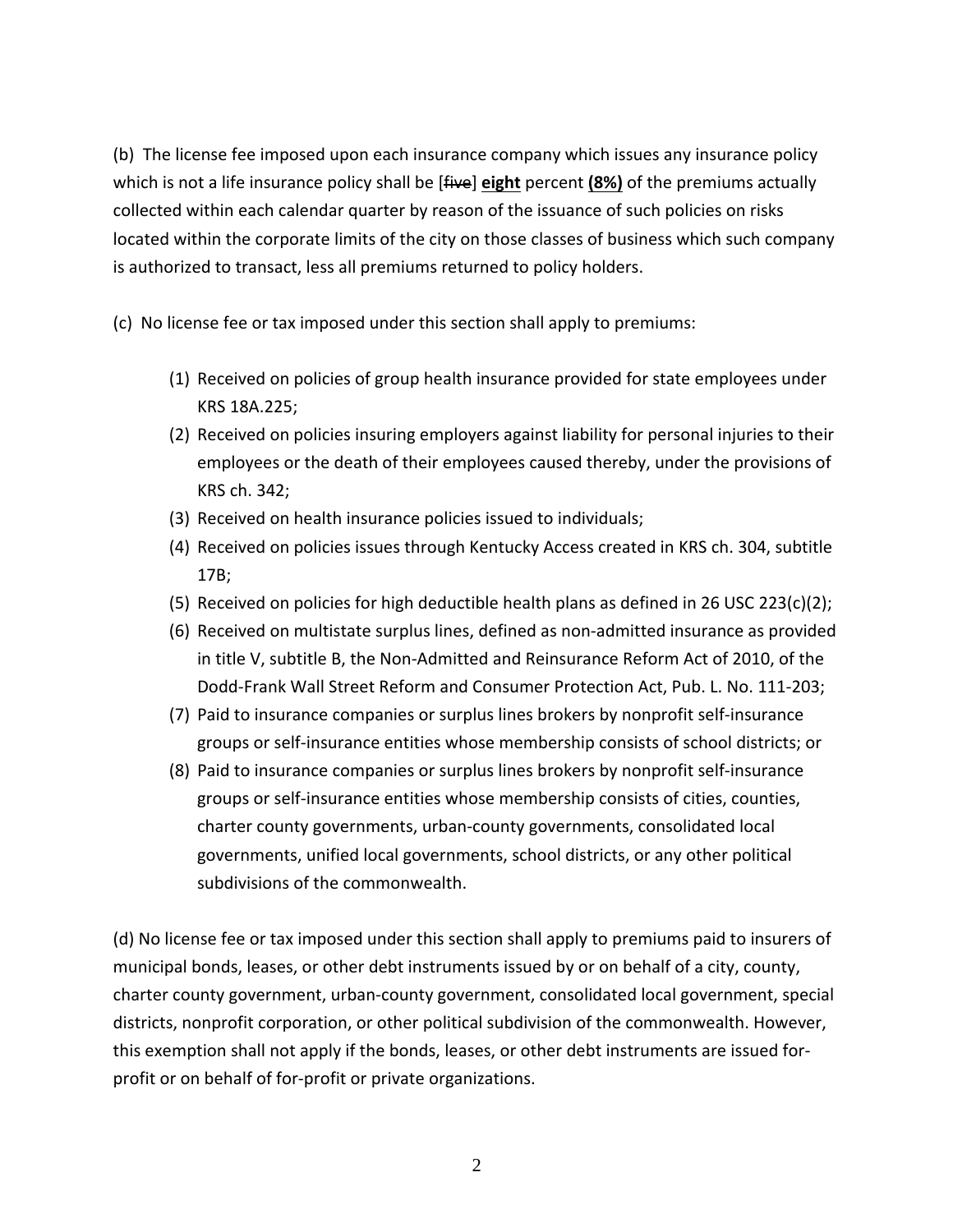#### **SECTION TWO**

If any section, subsection, paragraph, sentence, clause, phrase, or a portion of this ordinance is declared illegal or unconstitutional or otherwise invalid, such declaration shall not affect the remaining portions hereof.

#### **SECTION THREE**

All ordinances or parts of ordinances in conflict with this Ordinance are hereby repealed.

#### **SECTION FOUR**

This Ordinance shall be in full force and effect upon passage and publication.

#### **SECTION FIVE**

This Ordinance shall be filed with the Commonwealth of Kentucky's Executive Director of Insurance, who is respectfully asked to take all necessary measures to comply with KRS 91A.080 and other applicable law(s).

PUBLICLY INTRODUCED AND READ FIRST TIME: February 22, 2021

PUBLICLY READ SECOND TIME AND PASSED: March 8, 2021

APPROVED: Tom Prather (Mar 10, 2021 08:14 EST) Tom Prather

Tom Prather, Mayor

**ATTEST:** Tracie Hoffman (Mar 10, 2021 12:45 EST) Tracie Hoffman

Tracie Hoffman, City Clerk